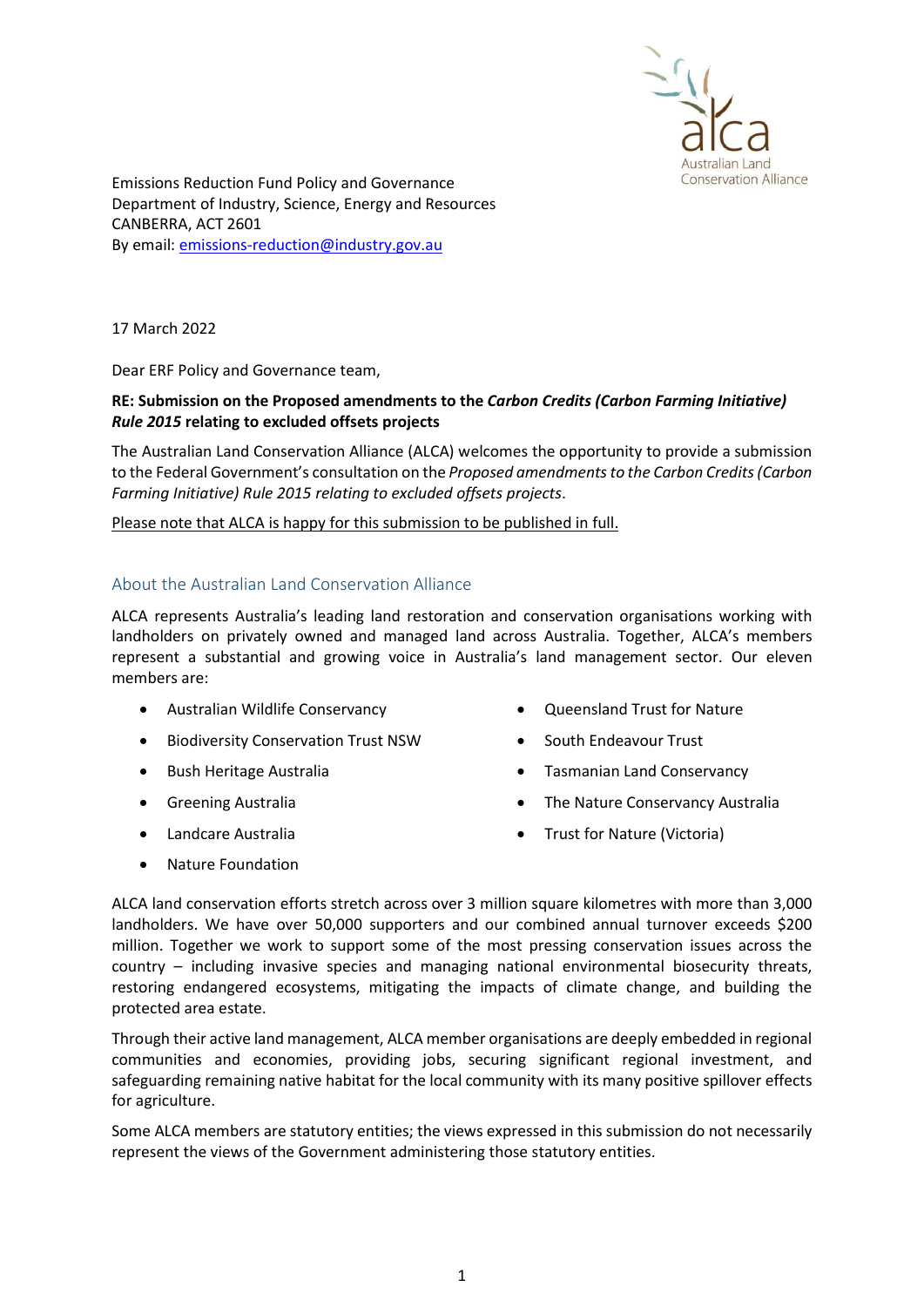

# Summary

ALCA supports the retention of the existing list of excluded offsets projects (the 'negative list' referred to in the consultation document) given their critical role in safeguarding biodiversity, local communities, employment, and water availability, and helping to prevent perverse outcomes in the carbon market.

If the Government were to consider any substantive changes to the negative list, ALCA and its members would expect, at minimum, a full, proper, and open consultation on the detail of those proposed changes prior to them being finalised or promulgated.

The improvement of ecosystem and biodiversity outcomes is a core principle of the private land conservation sector. It is ALCA's view that the Government should always err on the side of a precautionary approach if it were to consider any changes that may in any way further diminish or undermine Australian biodiversity outcomes.

## Recommendations

## General

- 1. ALCA supports amendments which lead to an administrative streamlining of subordinate legislation under the Carbon Credits (Carbon Farming Initiative) Act 2011, insofar as they do not in any way diminish the integrity of Australia's carbon markets or otherwise undermine biodiversity outcomes.
- 2. Noting that there have been no specific changes actively proposed to the excluded offsets projects within the consultation paper, ALCA and its members would not support any substantive changes without first being consulted on their detail, particularly where any such changes would further undermine Australia's biodiversity outcomes.
- 3. ALCA reiterates its view that it does not support the proposed amendments within the earlier consultation entitled 'Proposed new requirements for native vegetation regeneration projects under the Emissions Reduction Fund'. ALCA would not support attempts to replicate those proposed amendments within this latest consultation and amendment process as they pose a salient risk to improving Australia's biodiversity and carbon emission reduction outcomes.

#### Excluded offsets projects

- 1. ALCA strongly supports the retention of a 'negative list' (as referred to in the consultation document) due to its critical importance in protecting the integrity of Australia's carbon markets as well as safeguarding biodiversity outcomes.
- 2. The entirety of the negative list should be included at the broader Rule level, rather than any of the excluded project types on that list being shifted to methodology determinations with narrower application, as a precautionary approach, and to ensure clarity as to the legislative intent.
- 3. Noting the complexity of the issues, ALCA is open to supporting future, separate and detailed consultation on the following considerations regarding the negative list:
	- a. Greater specificity in the definition of 'weeds' regarding "[w]here the species being planted are known weeds in that area"; and
	- b. How owners of land that was previously illegally cleared by unrelated entities might be exempt from the excluded offsets projects provisions, particularly where the new owners were charitable organisations with conservation being a primary purpose or private individuals willing to place a conservation covenant on title, provided there is a high level of confidence that perverse outcomes would not be inadvertently supported.